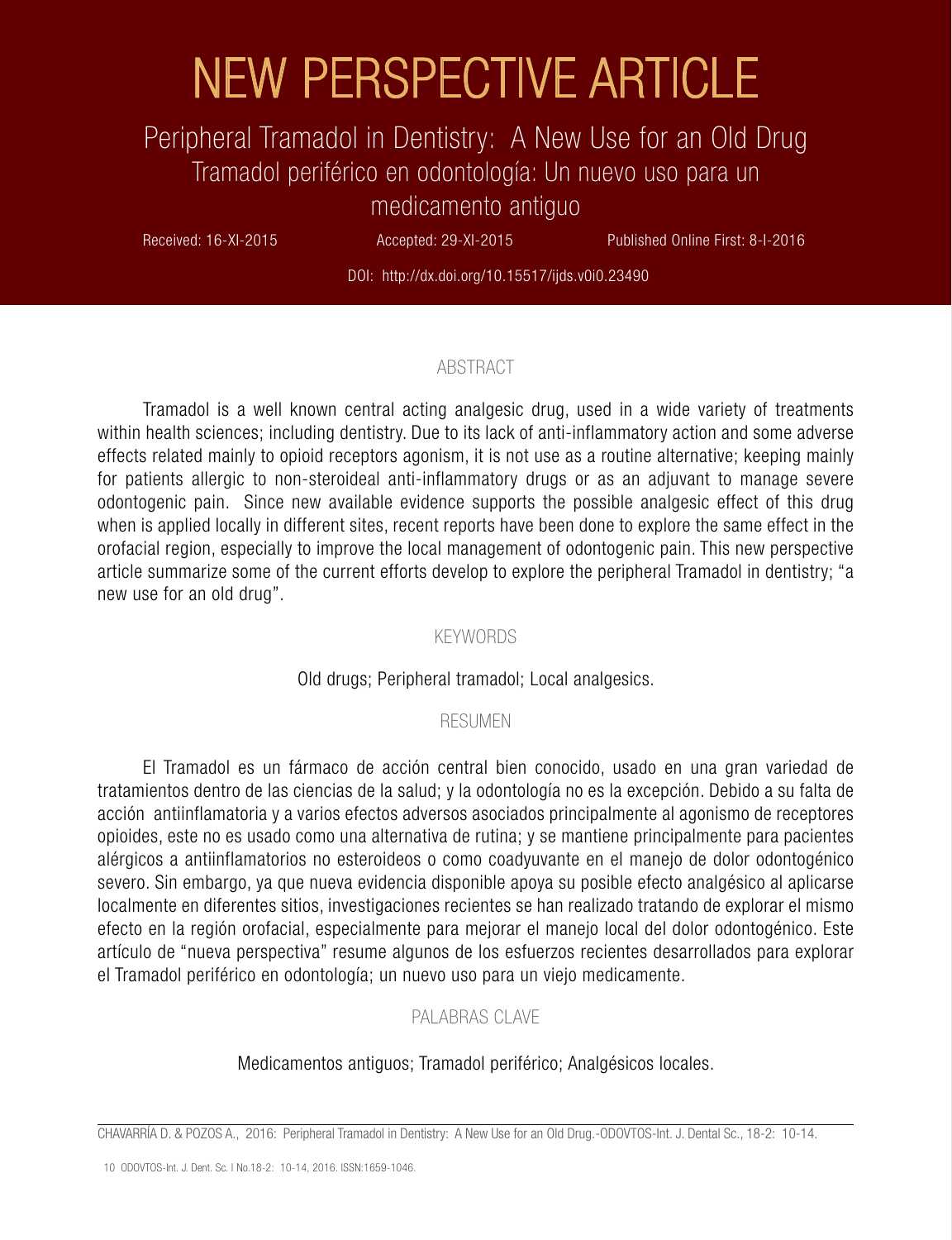"OLD DRUGS, NEW USES"… a concept that is becoming popular in health scientific literature. As says, it explains the possibility to discover new applications to old pharmacological compounds developed for a different clinical purpose (1), especially in the field of analgesia.

This is the case of Tramadol, a drug first synthetized in 1962, but available commercially until 1977 (2). Typically, Tramadol is classified as a centrally acting opioid (3); however, recent literature has changed this title for the one of an "athypical opioid" (4, 5). Its main action is attributed to central mechanisms, related to Miu opioid receptor (MOR) agonism as well as modulation of central monoamines concentrations (by inhibition of noradrenaline and serotonin reuptake) (3). Nevertheless, as Minami et al. (6) wrote in a recent review paper, to justify its clinical effect only in the well-studied mechanisms is scanty.

Tramadol is a racemic mixture of 2 enantiomers (Tramadol +  $(T+)$  and Tramadol –  $(T-)$ ); each one with independent effects. After hepatic metabolism by the action of cytochrome P450 2D6, native Tramadol  $(T<sub>±</sub>)$  is transformed into its 2 metabolites (M1 and M2). Since biotransformation of Tramadol is mainly due to O-demethylation, higher amounts of plasma concentrations of (-)M1 and T+ are expected. It is important to remind that the biotransformation depends of hepatic mechanisms, which are reached just after absorption of the drug. Table 1 summarize de specific actions of each enantiomer and Tramadol metabolites. Under a peripheral scope, the pharmacokinetic properties of subcutaneous Tramadol have not been examined and are not fully understood (3) and only some animal and clinical evidence is available regarding peripheral effects and the mechanisms involved.

| <b>Molecule</b>              | µ opioid<br>receptor (MOR)                                                                 | <b>Serotonin</b><br>$(5-HT)$                                                             | <b>Noradrenaline</b><br>(NA)                                          |
|------------------------------|--------------------------------------------------------------------------------------------|------------------------------------------------------------------------------------------|-----------------------------------------------------------------------|
| Tramadol<br>$(\pm)$          |                                                                                            | 5-HT reuptake<br>inhibitor<br>Increases 5-HT<br>influx                                   |                                                                       |
| <b>Tramadol</b><br>$(+)$     | <b>MOR</b> agonist<br>(double action<br>than $T(-)$ )                                      | 5-HT reuptake<br>inhibitor (4<br>times more<br>than $T$ (-))<br>Increases 5-HT<br>influx |                                                                       |
| <b>Tramadol</b><br>$(\cdot)$ |                                                                                            |                                                                                          | NA reuptake<br>inhibitor<br>(better inhibitor<br>$tan (+)T$ and<br>M1 |
| Metabolite<br>$(-)$ M1       | Increased<br>affinity for<br><b>MOR</b><br>(700 times<br>higher than<br>$\overline{I\pm)}$ |                                                                                          |                                                                       |

**Table 1.** Systemic mechanisms of Tramadol metabolites.

Many of the current alternatives to control pain depends of systemic administration through different pathways (such as oral, transdermal, parenteral, intranasal or rectal administration). As it can be figured, systemic administration will imply the presence of the drugs all around the body tissues, increasing the possibility of side effects occurrence in sites different from the source of pain. (7). To select peripheral or local analgesics seems a very promising option. The direct application of analgesics in the source of pain will allow immediate higher concentrations, and will lower systemic drug levels resulting in fewer side effects. Also in those patients with associated pharmacological therapies, drugs interactions can be avoid (8). Depending of the kind of drug, if the possibility to develop tolerance or dependence exists, the local application can also be beneficial.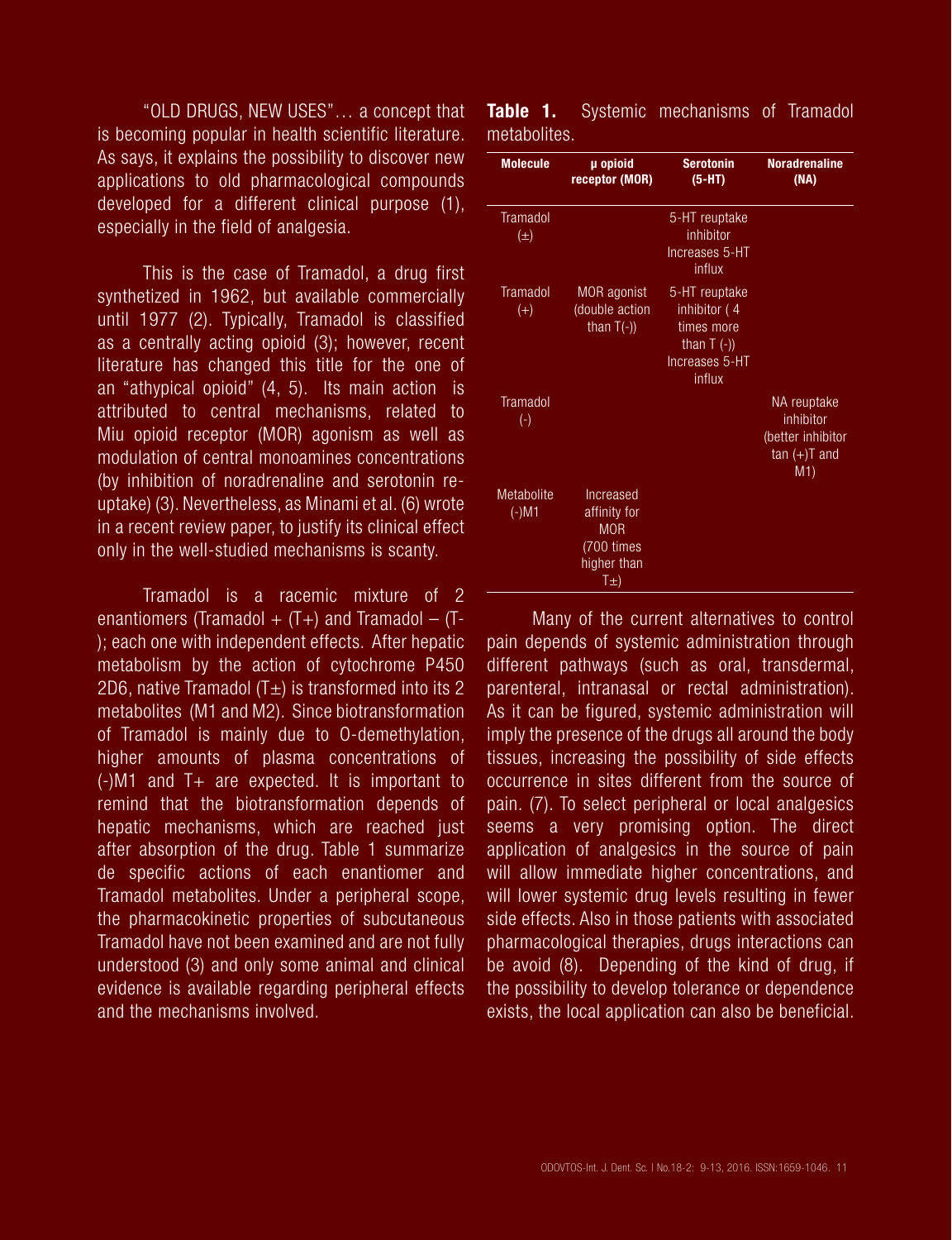In basic research, several local mechanisms for Tramadol have been reported, such as its weak peripheral agonism over MOR (2), activation of adrenergic receptors (9), lowering of the activation of vallinoid receptor 1 (TRPV-1) (10), blocking N-methyl-D-aspartate (NMDA) receptors (11), favoring the opening of nonspecific voltagedependent potassium channels (12), acting in the nitric oxide pathway (13) or by direct blocking of sodium channels (14). Experimentally, this drug have been successful in the control of peripheral pain in animal nociception models (15-17). In humans, it is also effective as an anesthetic adjuvant for brachial plexus block (18, 19), for tendon repair surgery (20) or even compared with several local anesthetics when applied subcutaneously (21, 22).

Dentistry is an interesting field were the "old Tramadol" had found new uses. Its application is mainly studied in the field of oral surgery and endodontics. Briefly, some examples will be describe.

For third molar surgery, Tramadol showed different interesting advantages. As Pozos et al. reported, when it is given in a combination of routes (oral and local infiltration) it is capable to increase the duration of the anesthetic effect and also improves the quality of postoperative analgesia during the first 6 hours after the surgery (23). When combined with other adjuvants, Isordia et al., evaluated the pre-emptive analgesia using the combination of local Tramadol plus oral ketorolac (24). In that study, pre-surgical administration of ketorolac plus submucosal Tramadol in the third molar area, improved the pain experience of patients and decrease the need of postoperative analgesics.

Another approach that can be employed in dentistry, is to use Tramadol in combination with the local anesthetic solution to increase its effect and duration. In this sense, Isiordia et al. combined Tramadol and Mepivacaine to evaluate the anesthetic efficacy of inferior alveolar nerve blockade in healthy patients (25). This investigation showed an increased effect during the first 2 hours and a longer duration of soft tissues blockade. A similar design was used to evaluate the combination between Tramadol and Articaine (26) in healthy patients who requires the extraction of an impacted third molar. In this second research, the blockade with Articaine plus Tramadol showed also an increased duration. A recent investigation tried to evaluate a new combination between Mepivacaine and Tramadol, but in this case when the inferior alveolar nerve blockade was done in patients that suffer acute pain due to symptomatic irreversible pulpitis (27). This study showed that even when the combination didn´t increase the success rate of the blockade, it did increase the duration of the anesthetic effect.

Considering the available evidence, the main question is: Local Tramadol can be used routinely in dental procedures? Even when it seems a promising alternative, and no significant adverse effects seems to occur, new investigations are needed to identify mechanisms involved and the correct dose needed in the different clinical scenarios. Also, new information obtained from patients undergoing painful situations is required. Who knows, maybe this old drug can be revolutionary once more soon. "OLD DRUGS, NEW USES".

# **REFERENCES**

- 1. Aronson J. K. Old drugs--new uses. Br J. Clin Pharmacol. 2007; 64 (5): 563-5.
- 2. Scott L. J., Perry C. M. Tramadol: a review of its use in perioperative pain. Drugs. 2000; 60 (1): 139-76.
- 3. Grond S., Sablotzki A. Clinical pharmacology of tramadol. Clin Pharmacokinet. 2004; 43 (13): 879-923.
- 4. Miranda H. F., Romero M. A., Puig M. M. Antinociceptive and anti-exudative synergism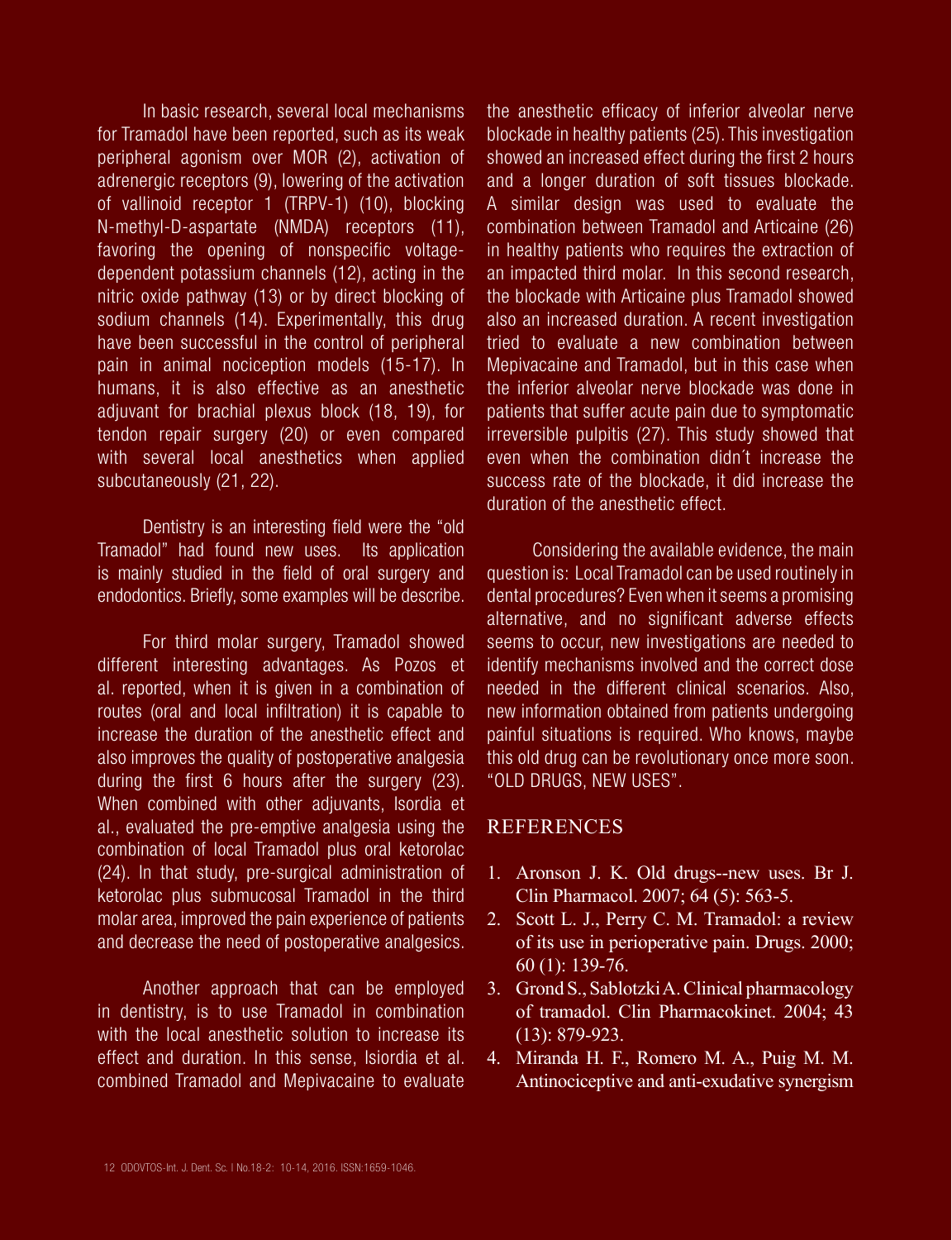between dexketoprofen and tramadol in a model of inflammatory pain in mice. Fundam Clin Pharmacol. 2012; 26 (3): 373-82.

- 5. Barann M., Urban B., Stamer U., Dorner Z., Bonisch H., Bruss M. Effects of tramadol and O-demethyl-tramadol on human 5-HT reuptake carriers and human 5-HT3A receptors: a possible mechanism for tramadolinduced early emesis. Eur J. Pharmacol. 2006; 531 (1-3): 54-8.
- 6. Minami K., Ogata J., Uezono Y. What is the main mechanism of tramadol? Naunyn Schmiedebergs Arch Pharmacol. 2015; 388 (10): 999-1007.
- 7. Argoff C., Kaur M., Donnelly K. Topical Analgesics. In: Deer T. R, Leong M. S., Buvanendran A., Gordin V., Kim P. S., Panchal S. J., et al., editors. Comprehensive Treatment of Chronic Pain by Medical, Interventional, and Integrative Approaches: Springer New York; 2013. 79-88.
- 8. Sawynok J. Topical and peripherally acting analgesics. Pharmacol Rev. 2003; 55 (1): 1-20.
- 9. Sawynok J., Reid A. R., Liu J. Spinal and peripheral adenosine A(1) receptors contribute to antinociception by tramadol in the formalin test in mice. Eur J. Pharmacol. 2013; 714 (1-3): 373-8.
- 10. Marincsak R., Toth B. I., Czifra G., Szabo T., Kovacs L., Biro T. The analgesic drug, tramadol, acts as an agonist of the transient receptor potential vanilloid-1. Anesth Analg. 2008; 106 (6): 1890-6.
- 11. Hara K., Minami K., Sata T. The effects of tramadol and its metabolite on glycine, gamma-aminobutyric acidA, and N-methyl-D-aspartate receptors expressed in Xenopus oocytes. Anesth Analg. 2005; 100 (5): 1400-5.
- 12. Yalcin I., Aksu F. Involvement of potassium channels and nitric oxide in tramadol antinociception. Pharmacol Biochem Behav. 2005; 80 (1): 69-75.
- 13. Isiordia-Espinoza M. A., Terán-Rosales F., Reyes-García G., Granados-Soto V. Synergism between tramadol and meloxicam in the formalin test involves both opioidergic and serotonergic pathways. Drug Dev. Res. 2012; 73 (1): 43-50.
- 14. Haeseler G., Foadi N., Ahrens J., Dengler R., Hecker H., Leuwer M. Tramadol, fentanyl and sufentanil but not morphine block voltage-operated sodium channels. Pain. 2006; 126 (1-3): 234-44.
- 15. Chavarría-Bolaños D., Pérez-Urizar J., Grandfils C., Pozos-Guillen A. Peripheral synergism between tramadol and ibuprofen in the formalin test. Drug Dev. Res. 2014; 75 (4): 224-30.
- 16. Tsai Y. C., Chang P. J., Jou I. M. Direct tramadol application on sciatic nerve inhibits spinal somatosensory evoked potentials in rats. Anesth Analg. 2001; 92 (6): 1547-51.
- 17. Pozos-Guillén A. J., Aguirre-Banuelos P., Arellano-Guerrero A., Castaneda-Hernandez G., Hoyo-Vadillo C., Pérez-Urizar J. Isobolographic analysis of the dual-site synergism in the antinociceptive response of tramadol in the formalin test in rats. Life Sci. 2006; 79 (24): 2275-82.
- 18. Kapral S., Gollmann G., Waltl B., Likar R., Sladen R. N., Weinstabl C., et al. Tramadol added to mepivacaine prolongs the duration of an axillary brachial plexus blockade. Anesth Analg. 1999; 88 (4): 853-6.
- 19. Robaux S., Blunt C., Viel E., Cuvillon P., Nouguier P., Dautel G., et al. Tramadol added to 1.5% mepivacaine for axillary brachial plexus block improves postoperative analgesia dose-dependently. Anesth Analg. 2004; 98 (4): 1172-7.
- 20. Kargi E., Babuccu O., Altunkaya H., Hosnuter M., Ozer Y., Babuccu B., et al. Tramadol as a local anaesthetic in tendon repair surgery of the hand. J. Int. Med Res. 2008; 36 (5): 971-8.